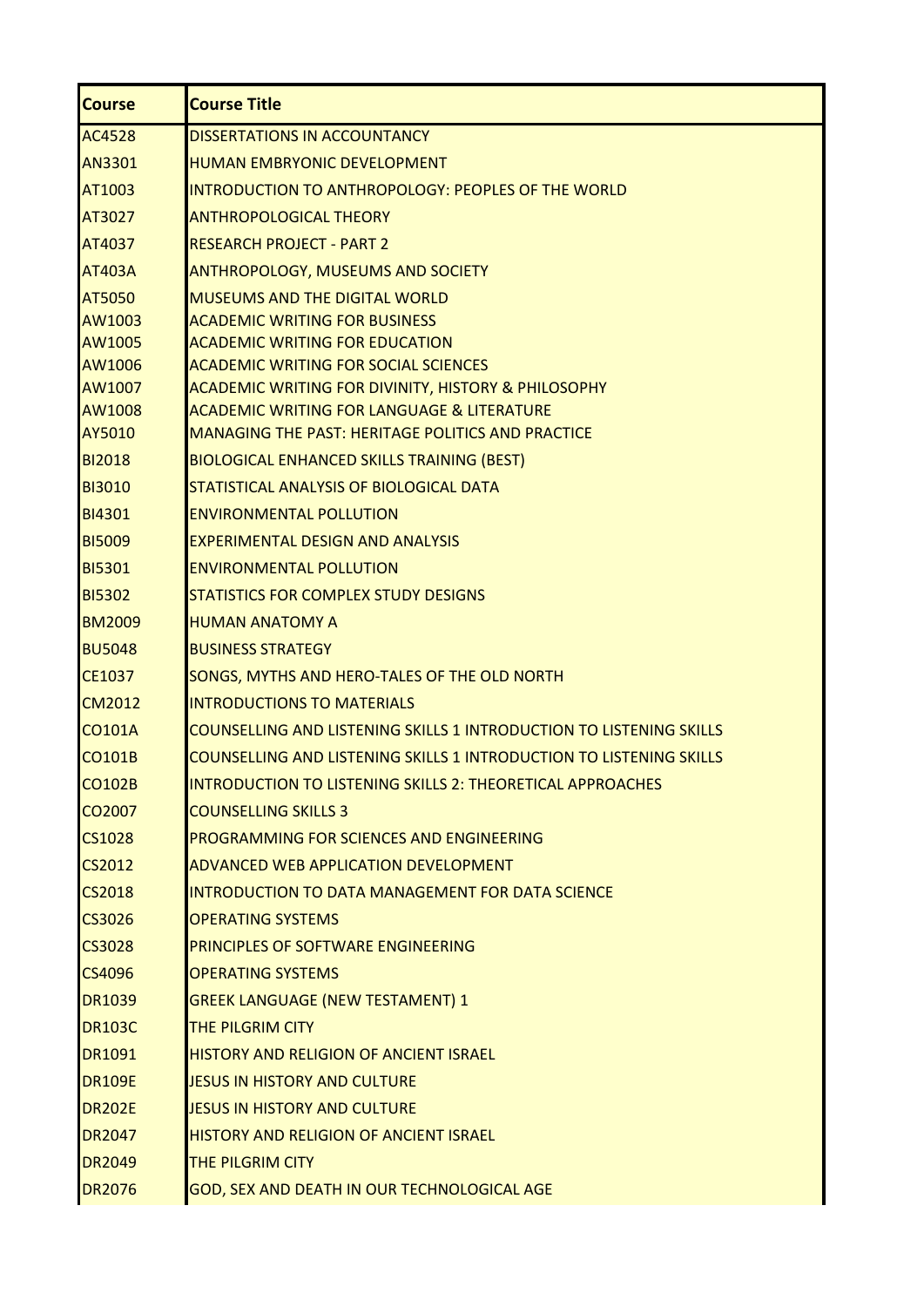| <b>DR2089</b> | <b>EXPLORING THE TRADITION OF WESTERN ETHICS</b>                       |
|---------------|------------------------------------------------------------------------|
| DR302F        | CHRISTIANITY IN SCOTLAND: HISTORY & THEOLOGY OF THE CHURCH IN SCOTLAND |
| <b>DR305A</b> | <b>CONTEMPORARY ISSUES IN THE HEBREW BIBLE</b>                         |
| <b>DR305J</b> | PASTORAL THEOLOGY: TRAUMA, SUFFERING AND HEALING                       |
| <b>Course</b> | <b>Course Title</b>                                                    |
| DR402F        | CHRISTIANITY IN SCOTLAND: HISTORY & THEOLOGY OF THE CHURCH IN SCOTLAND |
| <b>DR4053</b> | CONTEMPORARY ISSUES IN THE STUDY OF THE HEBREW BIBLE                   |
| <b>DR405J</b> | PASTORAL THEOLOGY: TRAUMA, SUFFERING AND HEALING                       |
| <b>DR504U</b> | TOPICS IN SYSTEMATIC THEOLOGY: GOD, CHRIST, AND SALVATION              |
| ED101A        | <b>INTRODUCTION TO INCLUSIVE TEACHING 1</b>                            |
| <b>ED1080</b> | <b>BODY MIND AND NATURE: LEARNING OUTDOORS FOUNDATIONS</b>             |
| <b>ED201B</b> | UNDERSTANDING LITERACY DEVELOPMENT                                     |
| <b>ED301M</b> | UNDERSTANDING THE INDIVIDUAL NEEDS OF CHILDREN                         |
| <b>ED3010</b> | UNDERSTANDING LEARNING AND TEACHING IN THE EARLY YEARS 1               |
| <b>ED401E</b> | LEARNING AND TEACHING IN THE PRIMARY SCHOOL                            |
| <b>ED402R</b> | LEARNING AND TEACHING IN SCHOOLS: DEVELOPING PROFESSIONAL PRACTICE 1&2 |
| <b>EG502Y</b> | SEPARATION AND PRODUCT PURIFICATION                                    |
| EL30DQ        | KNIGHTS, VIRGINS AND VIRAGOS: CHAUCER AND MEDIEVAL WRITING             |
| EL40LA        | LITERATURE AND CULTURE AT THE FIN DE SIECLE                            |
| EL40WH        | ALL FOR ONE: THE POLITICS OF LOVE AND FRIENDSHIP IN LITERATURE         |
| <b>FI4002</b> | <b>FINANCIAL MARKETS AND REGULATION</b>                                |
| <b>FR3084</b> | THE POLITICS OF DIFFERENCE IN CONTEMPORARY FRANCE A                    |
| <b>FR3093</b> | <b>FRENCH CINEMA A</b>                                                 |
| <b>FR3098</b> | THE AFRICAN NOVEL IN FRENCH: COLONIALISM TO INDEPENDENCE               |
| <b>FR4084</b> | THE POLITICS OF DIFFERENCE IN CONTEMPORARY FRANCE B                    |
| <b>FR4093</b> | <b>FRENCH CINEMA B</b>                                                 |
| <b>FR4098</b> | THE AFRICAN NOVEL IN FRENCH: COLONIALISM TO INDEPENDENCE               |
| <b>FS5022</b> | <b>RESEARCH METHODS IN FILM AND VISUAL CULTURE</b>                     |
| <b>FS5029</b> | <b>PERFORMANCE HISTORIES</b>                                           |
| GG2014        | <b>SPACE, ECONOMY AND SOCIETY</b>                                      |
| GG4071        | <b>ENVIRONMENTAL HYDROLOGY</b>                                         |
| GG4074        | LIQUID GEOGRAPHY: THE GEOGRAPHY OF VINE AND WINE                       |
| GG5059        | UAV REMOTE SENSING, MONITORING AND MAPPING                             |
| GG5067        | ORIGINS, EVOLUTIONS AND IMPLEMENTATION OF GIS                          |
| GG5069        | <b>WEBGIS AND ONLINE MAPPING</b>                                       |
| GL3018        | <b>PRINCIPLES OF PETROLEUM GEOLOGY</b>                                 |
| GL3026        | FIELD AND MAPPING TECHNIQUES 1                                         |
| GM1049        | <b>BACKGROUND TO GERMAN FOR BEGINNERS 1</b>                            |
| GM1052        | <b>MODERN GERMAN CULTURE 1</b>                                         |
| GM2043        | <b>MODERN GERMAN CULTURE 3</b>                                         |
| HA3099        | ROMANTIC REVIVALS: MEDIEVALISM, C. 1790-1890                           |
| <b>HA408A</b> | <b>FIELDWORK 2</b>                                                     |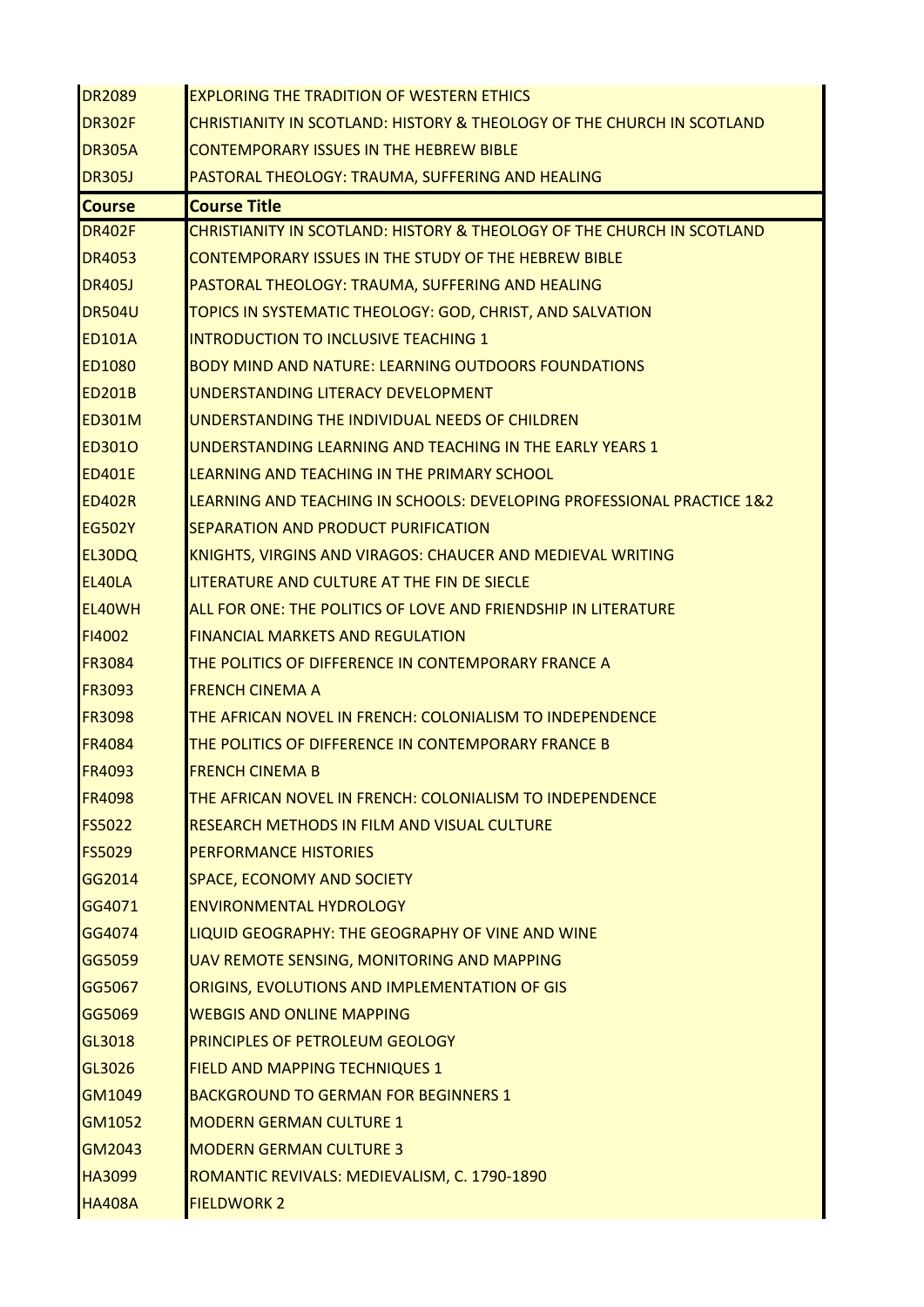| <b>HA4099</b> | ROMANTIC REVIVALS: MEDIEVALISM, C. 1790-1890                            |
|---------------|-------------------------------------------------------------------------|
| HI1022        | <b>EUROPE IN THE TWENTIETH CENTURY</b>                                  |
| <b>HI2020</b> | BIRTH OF MODERNITY: POLITICS, CULTURE AND SCIENCE IN EUROPE 1700-1870   |
| HI2025        | THE FACE OF BATTLE: HISTORICAL PERSPECTIVES ON WARFARE                  |
| <b>Course</b> | <b>Course Title</b>                                                     |
| <b>HI303Q</b> | DECOLONIZATION-THE BRITISH EXPERIENCE                                   |
| <b>HI303W</b> | STEWART SCOTLAND 1406-1603                                              |
| <b>HI304A</b> | <b>CULTURAL HISTORY OF SPORT</b>                                        |
| <b>HI304H</b> | LAW, SEX AND MARRIAGE IN THE MIDDLE AGES                                |
| <b>HI304T</b> | <b>WORLD WAR ONE: INTERNATIONAL PERSPECTIVES</b>                        |
| <b>HI304U</b> | THE MAKING OF MODERN IRELAND                                            |
| <b>HI305F</b> | A MILITARY REV: WAR, STATE AND SOCIETY IN EARLY MOD EUROPE 1500-1800    |
| <b>HI307B</b> | THE MAKING OF THE MODERN MIDDLE EAST                                    |
| <b>HI307D</b> | <b>RACE IN THE ATLANTIC WORLD</b>                                       |
| HI30BD        | GERMANY 1517-1806: REFORMATION, EMPIRE AND ENLIGHTENMENT                |
| <b>HI4003</b> | SPECIAL SUB: ENLIGHTENMENT COMPARED: IRELAND, SCOTLAND, CENTRAL EUROPE  |
| <b>HI4004</b> | <b>SPECIAL SUB.: THE THIRTY YEARS' WAR</b>                              |
| <b>HI4006</b> | <b>SPECIAL SUB.: FRENCH REVOLUTION</b>                                  |
| <b>HI4007</b> | <b>SPECIAL SUBJECT: WOMEN AND MEN</b>                                   |
| HI4012        | SPECIAL SUB.: BRITAIN AND REVOLUTIONARY RUSSIA 1917-1924                |
| HI4023        | SPECIAL SUB: EUROPEAN CONSTITUTIONAL MONARCHIES IN THE LONG 19THCENTURY |
| <b>HI4025</b> | SPECIAL SUBJECT: HISTORY OF THE ISRAELI PALESTINIAN CONFLICT            |
| <b>HI4026</b> | <b>SPECIAL SUBJECT: MYTHS OF THE NORTH</b>                              |
| <b>HI502J</b> | OLD NORSE 1: LANGUAGE, LITERATURE AND CULTURE                           |
| <b>HI502T</b> | <b>ENGAGING WITH HISTORIOGRAPHY</b>                                     |
| <b>HI503A</b> | <b>DIRECTED READING IN HISTORY</b>                                      |
| <b>HS1001</b> | THE SCIENTIFIC REVOLUTION AND THE ORIGINS OF MODERN SCIENCE             |
| <b>LN5010</b> | <b>ENGLISH STRUCTURE AND USE (PG)</b>                                   |
| <b>LN5023</b> | <b>THEORIES OF LEARNING</b>                                             |
| <b>LN5027</b> | <b>QUALITATIVE TESOL RESEARCH</b>                                       |
| <b>LN5033</b> | <b>QUANTITATIVE TESOL RESEARCH</b>                                      |
| <b>LN5036</b> | <b>SECOND LANGUAGE ACQUISITION</b>                                      |
| <b>LS4035</b> | <b>CRIMINAL LAW</b>                                                     |
| LT1009        | <b>LATIN 1</b>                                                          |
| <b>MC4014</b> | <b>HONOURS MICROBIOLOGY-OPTION 1</b>                                    |
| ME33BS        | <b>BEGINNERS' SPANISH LANGUAGE FOR MEDICAL STUDENTS</b>                 |
| ME33CW        | <b>CREATIVE WRITING FOR MEDICAL STUDENTS</b>                            |
| ME33IF        | <b>INTRODUCTORY FRENCH LANGUAGE FOR MEDICAL STUDENTS</b>                |
| <b>ME5026</b> | PLANNING AND DESIGN OF CLINICAL EDUCATION                               |
| <b>ME5028</b> | LEADERSHIP IN HIGHER/CLINICAL EDUCATION                                 |
| <b>ME5044</b> | <b>APPLIED PHARMACOLOGY AND CLINICAL SKILLS IN PRESCRIBING</b>          |
| <b>MS3058</b> | <b>NEW VENTURE DEVELOPMENT</b>                                          |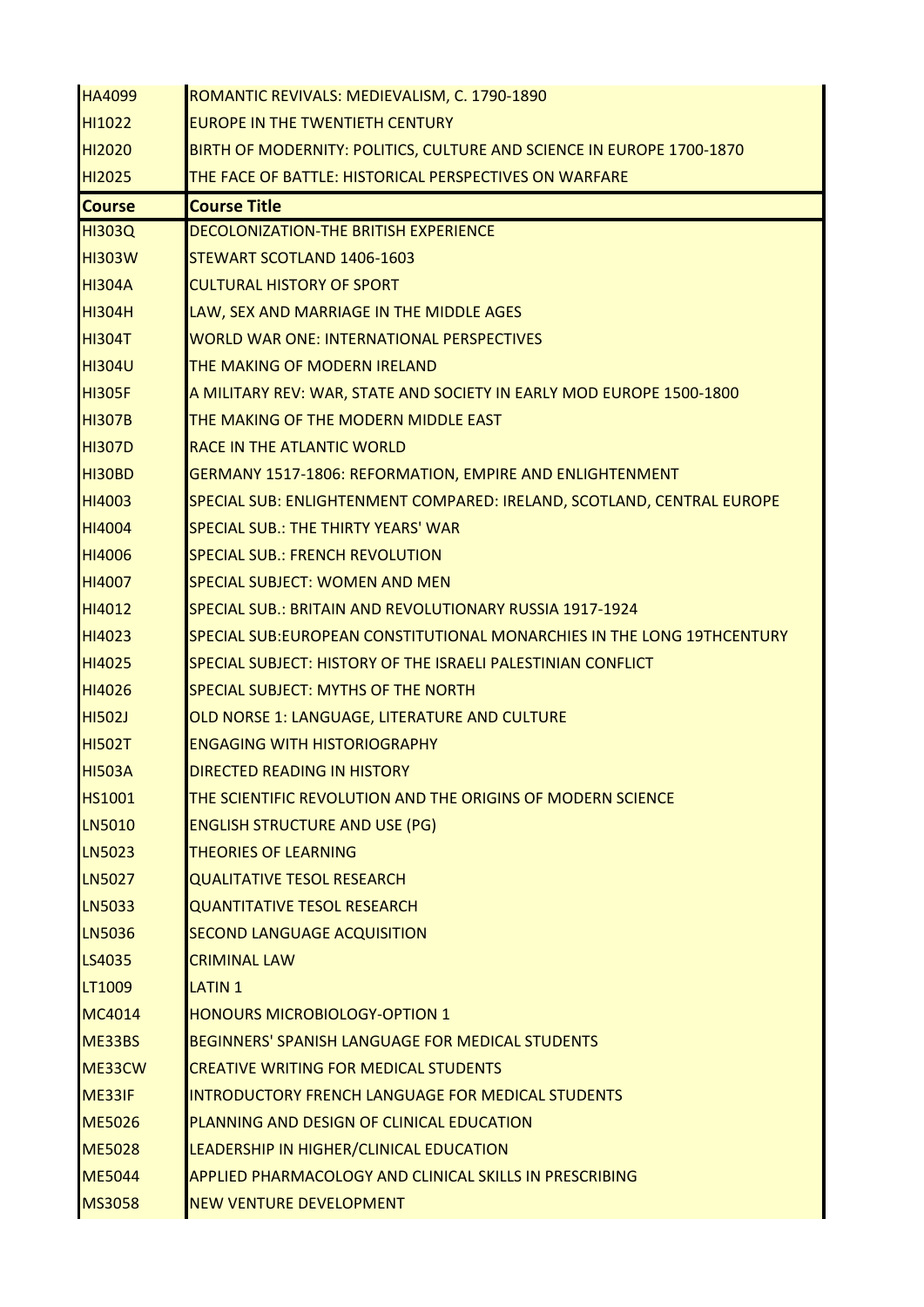| <b>MU2025</b>      | <b>COMPOSITION 1</b>                                                 |
|--------------------|----------------------------------------------------------------------|
| <b>Course</b>      | <b>Course Title</b>                                                  |
| <b>MU2028</b>      | <b>MUSIC AND TECHNOLOGY</b>                                          |
| <b>MU3027</b>      | BEEPS AND BLIPS: A WORLD OF ELECTRONIC MUSIC                         |
| <b>MU3033</b>      | <b>MUSIC EDUCATION STUDIES 1</b>                                     |
| <b>MU3082</b>      | <b>YEAR 3 COMPOSER OPTION</b>                                        |
| MU4021             | LEARNING AND TEACHING IN SCHOOLS: DEVELOPING PROF PRACTICE 1         |
| <b>MU4082</b>      | <b>YEAR 4 COMPOSER OPTION</b>                                        |
| <b>MU5008</b>      | <b>VOCALSTRATION</b>                                                 |
| <b>MU5016</b>      | <b>CONTEMPORARY ISSUES IN AESTHETICS</b>                             |
| <b>MU5019</b>      | <b>SPACE AND IMMERSIVE SOUND</b>                                     |
| <b>PD1002</b>      | <b>GETTING STARTED AT THE UNIVERSITY OF ABERDEEN</b>                 |
| <b>PD5005</b>      | <b>FUNDAMENTALS OF CLINICAL METHOD AND DECISION MAKING</b>           |
| <b>PH1027</b>      | <b>CONTROVERSIAL QUESTIONS</b>                                       |
| <b>PH2029</b>      | LIFE, DEATH AND MEANING                                              |
| <b>PH304M</b>      | NIETZSCHE AND PHILOSOPHY AFTER THE DEATH OF GOD                      |
| <b>PH306D</b>      | <b>CONTEMPORARY RESEARCH TOPICS IN PHILOSOPHY</b>                    |
| <b>PH306J</b>      | <b>PHILOSOPHY OF GAMES AND SPORTS</b>                                |
| <b>PH306K</b>      | <b>SCEPTICISM</b>                                                    |
| <b>PH404M</b>      | NIETZSCHE AND PHILOSOPHY AFTER THE DEATH OF GOD                      |
| <b>PH406J</b>      | <b>PHILOSOPHY OF GAMES AND SPORTS</b>                                |
| <b>PH406K</b>      | <b>SCEPTICISM</b>                                                    |
| P <sub>12009</sub> | <b>IDEAS AND IDEOLOGIES IN POLITICS AND INTERNATIONAL RELATIONS</b>  |
| <b>PI4060</b>      | <b>EXTREME RIGHT IN WESTERN EUROPE</b>                               |
| PI4072             | <b>ENERGY AND CLIMATE POLITICS</b>                                   |
| <b>PI5022</b>      | THEORIES AND ISSUES IN POLITICAL SCIENCE AND INTERNATIONAL RELATIONS |
| <b>PI5025</b>      | <b>ENERGY POLITICS</b>                                               |
| <b>PI5027</b>      | <b>RELIGION, CONFLICT AND SECURITY</b>                               |
| PS1009             | INTRODUCTORY PSYCHOLOGY I: CONCEPTS AND THEORY                       |
| <b>PS2017</b>      | ADVANCED PSYCHOLOGY A - CONCEPTS AND THEORY                          |
| PS3011             | PSYCHOLOGICAL ASSESSMENT                                             |
| PS3012             | <b>PERCEPTION</b>                                                    |
| PS3014             | <b>BIOLOGICAL PSYCHOLOGY</b>                                         |
| PS4033             | ADVANCES IN BIOLOGICAL PSYCHOLOGY                                    |
| PS4037             | PERCEPTUAL PROCESSES                                                 |
| PS4040             | <b>CURRENT TOPICS IN PSYCHOLOGICAL STUDIES</b>                       |
| PS4041             | <b>CRITICAL REVIEW</b>                                               |
| PS4042             | PROFESSIONAL SKILLS AND WORK EXPERIENCE IN PSYCHOLOGY                |
| PS4043             | ADVANCED TOPICS IN LANGUAGE                                          |
| PS4048             | <b>HUMAN FACTORS</b>                                                 |
| PS4049             | THE SOCIAL MIND                                                      |